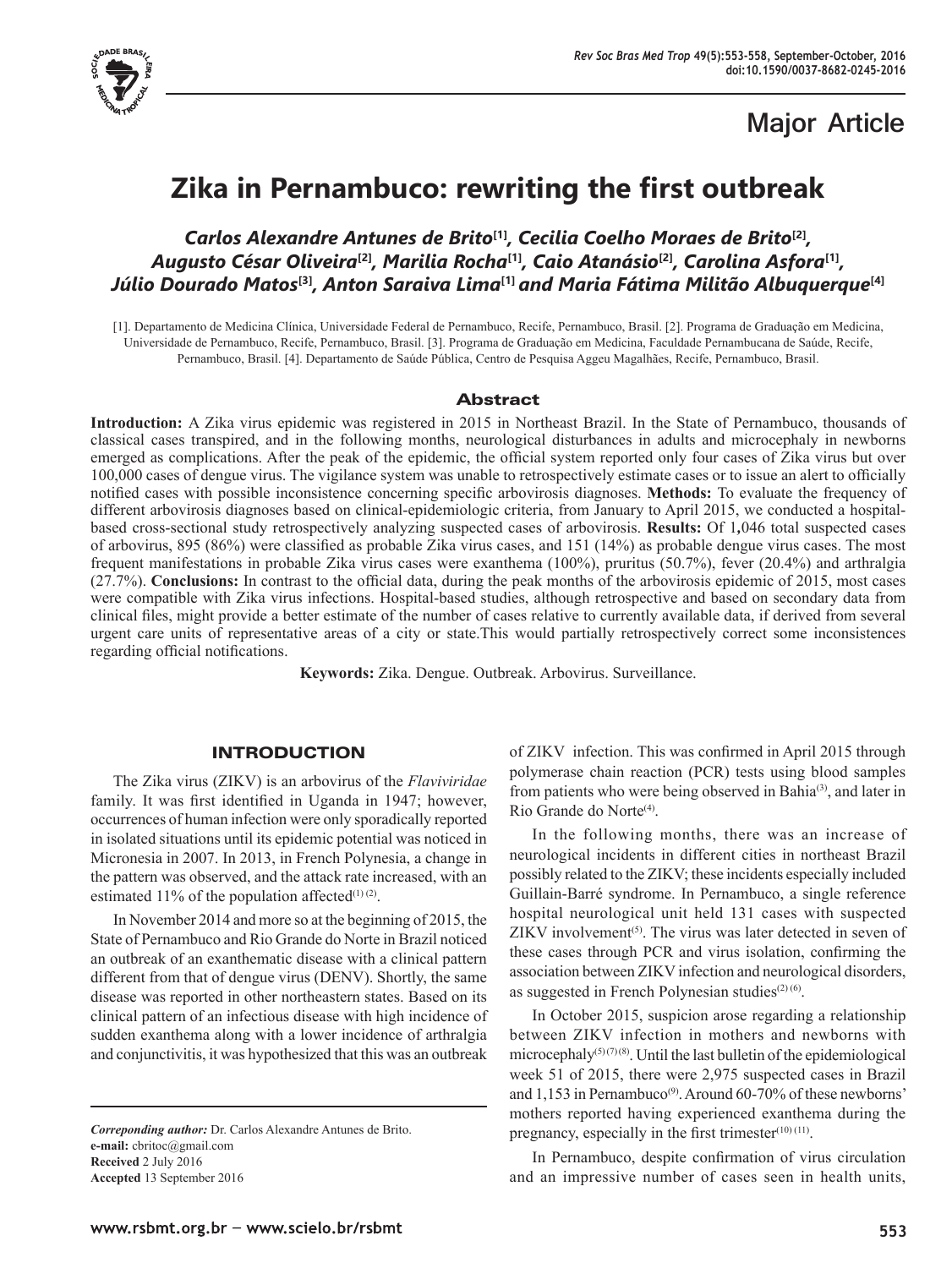epidemiological surveillance in the state and the Ministry of Health did not have the tools to notify cases with a clinicalepidemiological suspicion of ZIKV infection. Therefore, instructions declared that every suspected case should be notified as DENV infection [*Sistema de Informação de Agravos de Notificação* (SINAN) Dengue *on line*], making the sentinel hospitals as the only ones capable of notifying suspected ZIKV cases(12). After the critical stage of the ZIKV epidemic, the state's epidemiological bulletin reported 80,338 cases of DENV infection and four cases of ZIKV infection in the Ministry of Health report, only two ZIKV cases were notified by the sentinel units $(13)$ .

Even though the State of Pernambuco was affected by this substantial outbreak of ZIKV cases with typical presentation and complications, there were an insignificant number of case registrations in the surveillance system, and there was no established estimate regarding the number of cases based on regional data. In 2015, case samples notified as DENV infection by the State Secretary of Health were analyzed by laboratories of reference of the Ministry of Health: of 2,095 total cases, only 54 (2.6%) were positive for DENV, suggesting that a great number of notified cases were not truly cases of DENV, but could be associated with other arboviroses, such as Zika. In the State of Mato Grosso do Sul, which did not have a reported Zika epidemic, 75% of 1,365 suspected dengue samples were positive(14).

The vigilance system was not able to make an retrospective estimative of cases or to alert for a possible inconsistence of cases of arbovirosis officially notified, what may compromise analyzes of clinical-epidemiological patterns of this epidemic. Other countries have used different methodologies to estimate the number of cases as well as to adjust projections which contribute to the understanding of the epidemic pattern of the disease.

In virtue of the scarce information regarding the ZIKV epidemic in the State of Pernambuco in 2015, we conducted a hospitalbased study retrospectively analyzing the probable cases accepted in urgent care, aiming to evaluate the frequency of arbovirus diseases. This rereading of cases contributes to an understanding of the epidemic and may serve as a potential model to evaluate epidemics with circulation of several arboviruses in different populations. Such information would also enhance knowledge concerning the epidemiology of these emerging diseases.

# **METHODS**

# **Patients**

A hospital-based retrospective cross-sectional study was conducted using individual medical records from patients admitted during the months of January until April of 2015 in the urgent care unit of Santa Joana Hospital, a general private hospital, which served as a reference for urgent care in the State of Pernambuco.

The study analyzed 100% of the admitted patients' medical records. Medical records registering acute febrile or exanthematic disease were selected. A standard simplified spreadsheet was applied to extract data from the medical records, which included signs, symptoms, and time (chronology) of the disease.

Initially, to investigate arbovirus diseases, symptoms and laboratory analysis that were not compatible with acute arboviral infection were excluded, such as patients with respiratory tract symptoms, gastroenteritis diagnosis, urinary tract symptoms, and localized infections (e.g., appendicitis, erysipelas, and acute pelvic inflammatory disease).

#### **Case definition**

Considering the confirmed viral circulation and ongoing epidemic, a clinico-epidemiological profile was used to define probable cases of arboviral diseases. Probable ZIKV cases were defined as those exhibiting pruriginous maculopapular exanthema, beginning up to two days after the first symptoms, with no fever, self-reported fever, or fever  $\leq 38.5^{\circ}$ C. Other signs and symptoms included conjunctival hyperemia (without secretion or pruritus), arthralgia, and articular edema.

As the chronology of exanthema helps differentiate between arboviruses, occurring prematurely with ZIKV infection and only after 3 or 4 days with DENV infection, cases with a history of exanthema up to 48 hours after the first symptoms were classified as probable ZIKV infection, and those with exanthema after 48 hours were classified as probable DENV infection.

In addition, the following were used to help determine cases of DENV infection: history of fever, usually lasting 2 to 7 days, with other symptoms such as nausea, vomiting, myalgia, arthralgia, headache, retro-orbital pain, petechiae, leukopenia, positive tourniquet test, and in some cases, warning signs, or shock.

Cases were classified as inconclusive if there was insufficient clinical data to be classified as either Zika or dengue virus infection.

### RESULTS

### *Medical record evaluation and case classification*

A total of 28,881 medical records from January to April 2015 were analyzed from the urgent care units of different medical specialties (surgery, orthopedics, neurology, pediatrics, internal medicine, and gynecology). Of the total records, 11,710 were from general medicine and 9,859 were from pediatrics.

We excluded 1,135 medical records that were not compatible with acute arboviral infections, 49 of which we excluded for lack of information such as time of the beginning of symptoms, time of exanthema, records stating nonspecific viral infections, and records without report of signs and symptoms. Forty records were also excluded for having insufficient data to indicate either Zika or dengue virus infection, such as being seen by a doctor only once in the first days of infection, having no history of fever or rash or only general symptoms such as headache and asthenia, being defined by the doctor as a *general viral infection*, or having fever as the only complaint without further evaluation. The remaining 1,046 cases were included for further analysis and case classification.

Based on clinico-epidemiological criteria, of these 1,046 cases, 895 (86%) were classified as probable ZIKV infection and 151 (14%) as probable DENV infection. Cases of arbovirus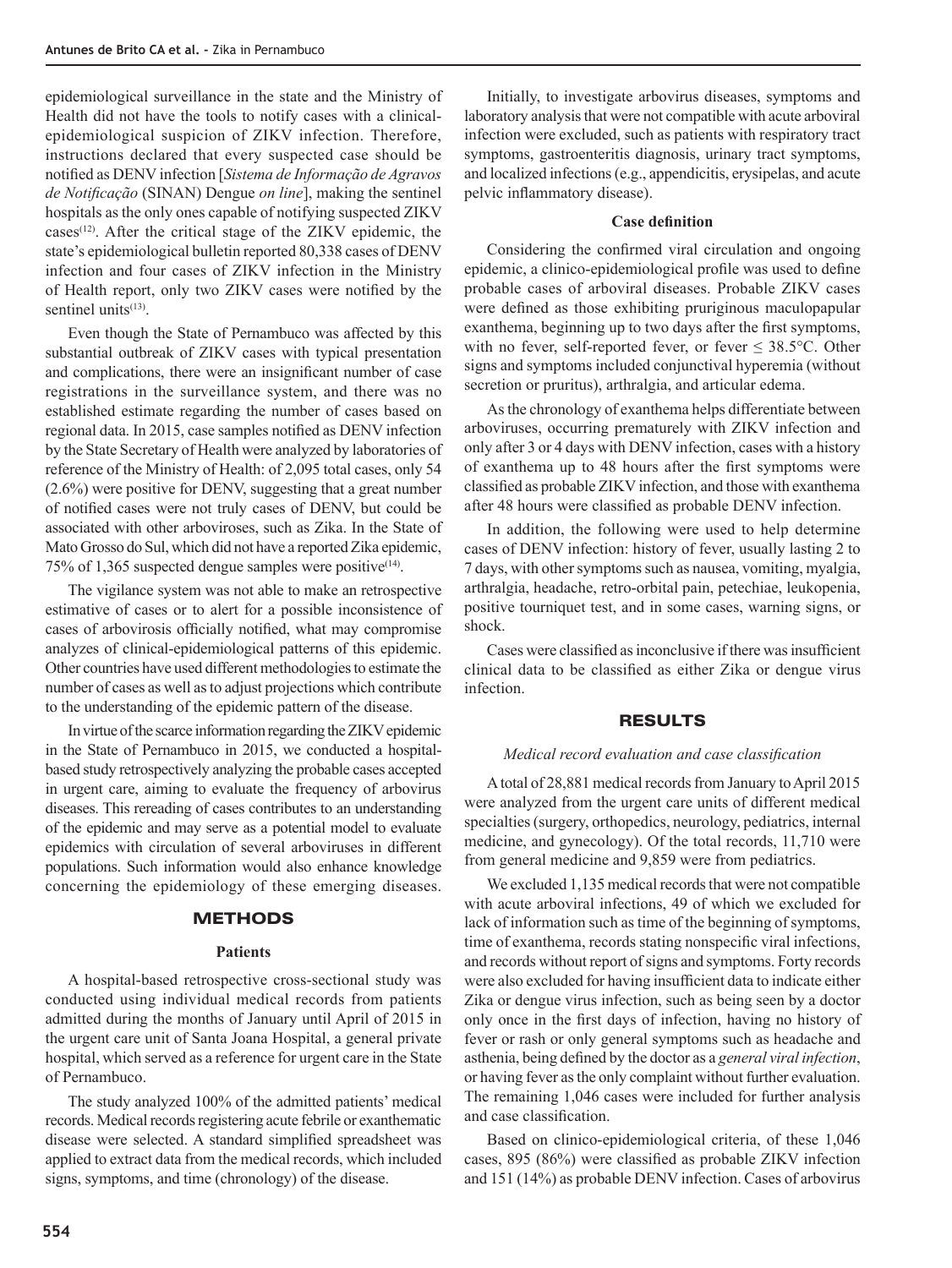infection represented 48.5 cases per 1,000 medical visits (general care and pediatrics). The peak number of probable dengue and Zika virus cases occurred in March 2015 and represented 41% of the total arboviral related visits (434/1,046) for an overall rate of 69 cases per 1,000 visits (**Table 1**). Seventy-five percent of cases were recorded in the adult emergency sector (789/1,046) and 25% in the pediatrics sector (257/1,046; **Table 2**). In the analysis of probable Zika cases, the results were similar for the total sample, with 75% of cases over 14 years of age (670/895). The peak month for this age group was March, with a rate of 81cases per 1,000 visits. Among probable cases of the new epidemic, 41% (368/895) were male, and 59% (527/895) were female. The median age was 31 years old (range, 5 months and 85 years).

The time between the beginning of symptoms until the hospital visit was a minimum of 10 hours and maximum of 8 days, with an average of 3.4 days and median of 3 days.

The most frequent manifestation of cases classified as probable Zika was exanthema, which was present in 100% of cases, followed by pruritus, present in approximately half (50.7%) of cases. Fever was reported in only 183 (20%) patients and was positively measured at the time of consultation in 13 (1.5%) of the cases (**Table 3**). Arthralgia was reported in 215 (27.7%) patients, articular edema was reported in 41 (4.5%) patients, and conjunctivitis was reported in only 27 (3%) patients.

# **DISCUSSION**

Historically, DENV epidemics occur in Pernambuco during the first half of the year, when *Aedes aegypti*, the main type of mosquito that spreads the ZIKV, reaches its highest spread. The following retrospective chart review from an urgent care hospital identified that 86% of suspected arboviral diseases occurring during the first four months of 2015 were classified as probable ZIKV infection, whereas only 14% were classified as probable DENV infection. These data are in disagreement with Pernambuco's epidemiologic surveillance, which took into consideration suspected case notifications. According to the official data, it was registered as a major dengue outbreak, although the presence of the ZIKV had already been confirmed and medical assistance professionals alerted epidemiologic surveillance regarding the low number of DENV cases and the high number of ZIKV cases. The latest epidemiologic bulletin from the Brazilian Ministry of Health in 2015 registered 1,649,008 probable cases of DENV infection and 20,661 of Chikungunya virus (CHIKV) infection, with no reference to the total number of ZIKV cases; presence of autochthonous cases was mentioned in just 19 federative units<sup>(14)</sup>.

In Pernambuco, which was the state with the highest occurrence of ZIKV infection, data distortion worsened due to an official note orientating the notification of all cases as DENV infection (SINAM dengue *on line*), with only hospitals belonging to the sentinel network being able to notify suspected cases of ZIKV infection<sup>(12)</sup>; this official note also pertained to other federal states. According to Ministry of Health records, on October 2, 2015, only two cases of ZIKV infection had been reported from sentinel units in Pernambuco, demonstrating the fragility of this system regarding ongoing epidemic diseases<sup>(13)</sup>.

**TABLE 1** Arboviral related visits including adults and children.

| Month              | Jan   | Feb   | March | April | Total  |
|--------------------|-------|-------|-------|-------|--------|
| Arboviral cases    | 103   | 228   | 434   | 281   | 1.046  |
| Total visits       | 4.175 | 4.340 | 6.269 | 6.785 | 21,569 |
| Cases/1,000 visits | 25    | 53    | 69    | 41    | 48     |

**TABLE 2** Distribution of arbovirosis by age group.

| Age group (years) | Probable<br>Zika cases |               | Probable<br>dengue cases |               |
|-------------------|------------------------|---------------|--------------------------|---------------|
|                   | $\mathbf n$            | $\frac{0}{0}$ | $\mathbf n$              | $\frac{0}{0}$ |
| $0 - 4$           | 105                    | 11.7          | 14                       | 9.3           |
| $5 - 9$           | 63                     | 7.0           | 12                       | 7.9           |
| $10 - 14$         | 57                     | 6.4           | 6                        | 4.0           |
| $15 - 19$         | 54                     | 6.0           | 13                       | 8.6           |
| $20 - 39$         | 350                    | 39.1          | 64                       | 42.4          |
| $40 - 59$         | 201                    | 22.5          | 34                       | 22.5          |
| >60               | 65                     | 7.3           | 8                        | 5.3           |
| <b>Total</b>      | 895                    | 100.0         | 151                      | 100.0         |

**TABLE 3** Clinical manifestations in 895 cases classified as probable Zika virus infection.

| <b>Symptoms</b>    | <b>Number</b> | Percentage |
|--------------------|---------------|------------|
| Rash               | 895           | 100.0      |
| Pruritus           | 454           | 50.7       |
| Headache           | 266           | 29.7       |
| Myalgia            | 288           | 32.2       |
| Asthenia           | 248           | 27.7       |
| Arthralgia         | 215           | 24.0       |
| Fever              | 183           | 20.4       |
| Retro-orbital pain | 109           | 12.2       |
| Articular edema    | 41            | 4.6        |
| Adenomegaly        | 24            | 2.7        |
| Conjunctivitis     | 27            | 3.0        |
| Sore throat        | 79            | 8.8        |
| Diarrhea           | 19            | 2.1        |
| Vomit              | 14            | 1.6        |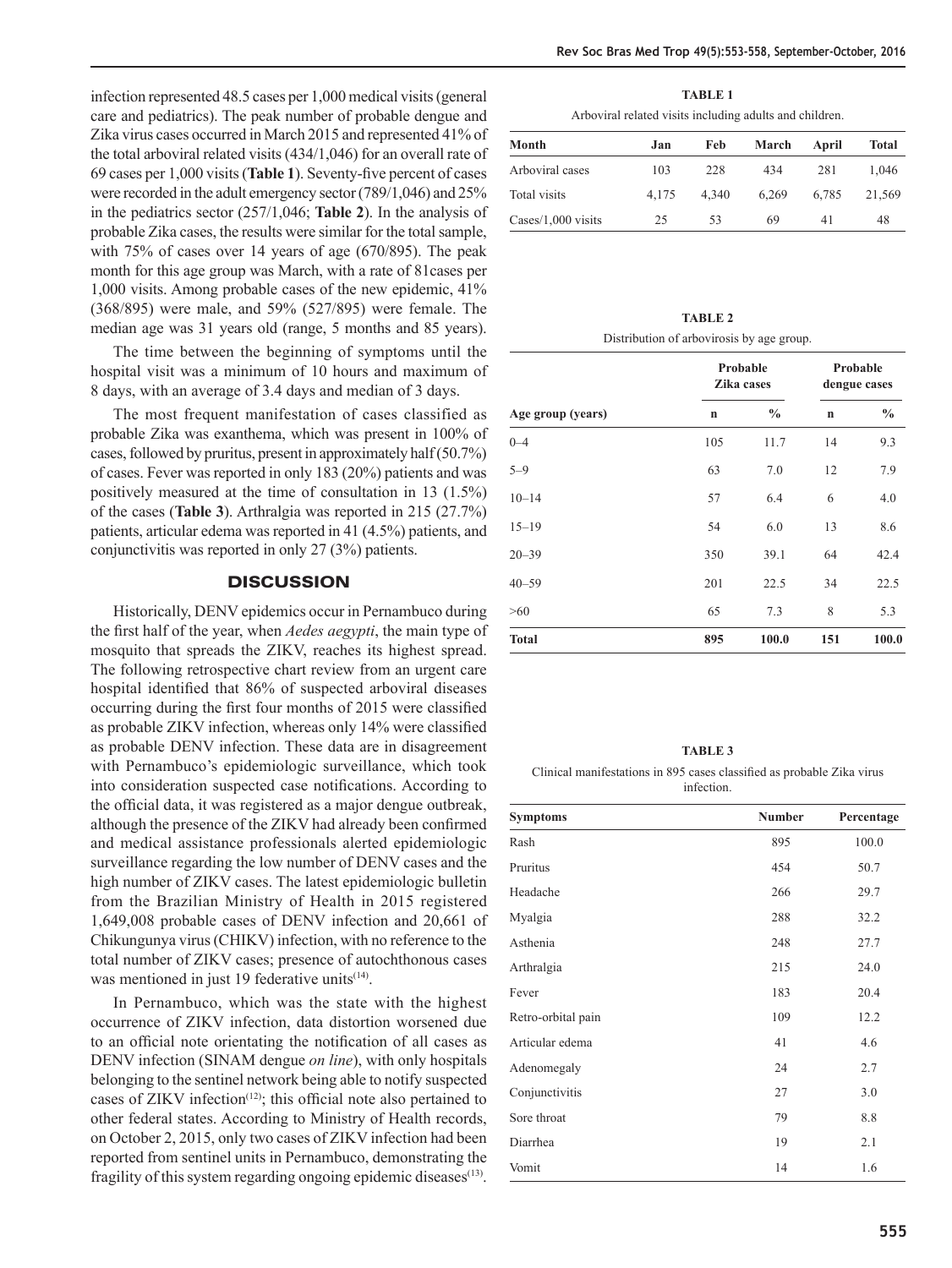Because of the notification regarding all cases as DENV infection, on epidemiologic week 41 in Pernambuco, there were 80,338 DENV cases and only four ZIKV cases. On December 10, 2015, an official note was issued allowing the notification of suspected ZIKV cases by all health units. Within 21 days, 1386 cases had been notified diseases $(13)(15)$ . Prior data from the first 11 months of the year were maintained without any official record regarding the number of rectifications or indications of incorrect data. On February 17, 2016, compulsory notification was officially required regarding ZIKV infection<sup>(16).</sup>

The use of currently available data as an information source may lead to misinterpretation by the national and international scientific community. A practical example is the analysis of dengue virus-related deaths. According to the bulletin of epidemiologic week 51, Pernambuco had 10,488 probable dengue cases and 32 confirmed deaths in 2014, with 102,721 probable cases and 23 confirmed deaths in 2015. Mortality in 2014 was higher than that in 2015, although the number of probable cases in 2014 was 10 times lower than that in 2015<sup>(14).</sup> These data could suggest a DENV epidemic with an important change in the virus pattern: despite the higher number of cases in 2015 (which in absolute numbers would be the largest DENV epidemic in Pernambuco since 2002), a lower number of deaths was registered. However, the majority of these cases were probably associated with the ZIKV but were equivocally notified as DENV, a hypothesis which this study reinforces, that most of the epidemic cases must have been caused by ZIKV, that is not associated with lethality.

In the present study, the peak number of cases occurred in March, with the suspected ZIKV cases comprising 41% of visits. These data are compatible with reports that the peak epidemic and virus exposure in the state was in March. Regarding the 40 first cases of microcephaly that occurred in October, 67% of the women presented with exanthema<sup> $(10)$ </sup> $(11)$ , 58% of whom reported that the symptoms had taken place in March (personal note from the author).

The most common clinical manifestation present in probable ZIKV cases was exanthema, which was present in all cases. In contrast, articular involvement and conjunctivitis were registered in only 24% and 3% of cases, respectively. Currently, there are few studies in the literature describing the frequency of ZIKV infection symptoms during the acute phase, with some reported differences in the frequency of the symptoms. The primary report, which described 31 confirmed cases on Yap Island (in the Micronesian islands) in 2007, reported rash in 90% of cases, fever in 65%, arthralgia in 65%, and conjunctivitis in 55% $(17)$ . In a study in Rio de Janeiro of 262 patients with a history of rash, with or without fever, 119 (45%) patients had laboratorial confirmation of ZIKV infection. Rash was the most frequent symptom and was present in 97% of cases; however, there was no report concerning the timing or pattern of the rash. In addition, conjunctivitis was observed in 56% of cases, arthralgia in 63%, articular edema 29%, and persistent fever 36%<sup>(18)</sup>. In 115 cases of ZIKV infection in the USA, only 37% presented conjunctivitis<sup>(19)</sup>. The lower frequencies of these manifestations in the current report may reflect missing information in the

registry or in the clinical file regarding other symptoms related to exanthema. The presence of exanthema is often the reason why the patient seeks urgent medical care and, accordingly, is the main complaint registered by the doctor. Unlike the more severe articular symptoms that occur with CHIKV infection, articular symptoms with ZIKV infection are relatively mild. In addition, as patients often seek medical care owing to the presence of exanthema, others symptoms may have not have yet been present.

Zika virus-related conjunctivitis is not purulent<sup> $(18)$ </sup>. It is asymptomatic, leading to a mild hyperemia, which is many times only noticed by family members and doctors. At the beginning of the epidemic, before its presence was undetected, it may have passed unnoticed as a symptom. In prospective cohort studies of patients, the researchers, being aware of what symptoms to seek, tend to register and notice other associated symptoms<sup>(18)</sup>.

Exanthema may be the only Zika virus-related symptom with a pattern different from that of other arboviral diseases. Exanthema occurs in 90-100% of ZIKV cases and first appears within the first 72 hours of disease onset. This differs from dengue virus-related exanthema, which emerges after 3 to 4 days of illness, when the fever is fading $(20)$ .

Although many countries have registered Zika epidemics, many questions regarding the clinical manifestations of the disease, including patients presenting mild symptoms, still remain unanswered. This includes the lack of an internationally accepted and consistent case definition of ZIKV infection<sup>(21)</sup>. From the initial case series description on Yap Island<sup>(17)</sup>, countries have adopted diverse criteria<sup>(19)</sup><sup>(22)</sup><sup>(23)</sup><sup>(24)</sup><sup>(25)</sup>; this reinforces the importance of conducting descriptive studies to standardize the case definitions and therefore allow better comparisons.

It is a challenge to define a model to estimate the number of cases in a new epidemic. Only epidemiologic serologic population studies are suitably able to address this issue with high accuracy. Nonetheless, to be considered representative, the number of cases required in field research on a large population would be substantially high and, thus, expensive. Moreover, specific serologic tests for ZIKV are not yet available for such large-scale use. Accordingly, the use of clinical criteria in health care units for estimating the number of cases might be a feasible alternative.

With regards to the epidemiology of epidemics, it is an internationally shared concept that during emerging cases, efforts must be focused on a laboratory-based diagnosis. However, once viral transmission has been established, not all patients need laboratory-based confirmation, and the case can be confirmed as a suspected infection based on the clinical and epidemiologic criteria<sup>(26)</sup>, with laboratory-based diagnoses reserved for severe or atypical cases.

French Polynesia uses suspected case definitions based on clinical aspects to estimate the number of cases all over the country. The evaluated network comprises 40 to 50 health care units, localized on 25 islands from five archipelagos. Of these units, 40% are private clinics and 60% are hospitals and public health centers. Between October 2013 and February 2014, 8,262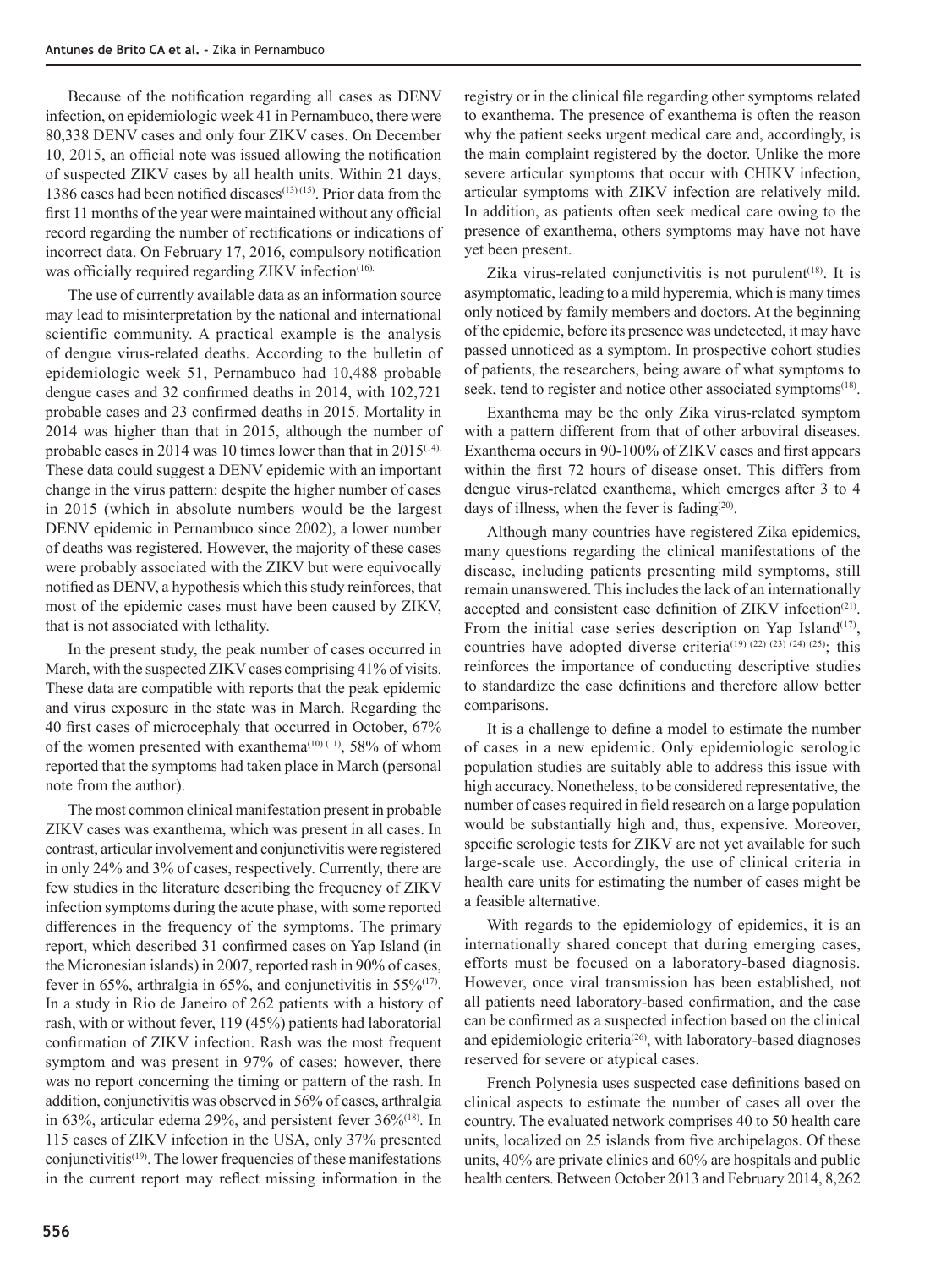suspected cases of Zika infection were reported by the syndromic surveillance sentinel network of French Polynesia<sup>(2)(24)</sup>. Only 746 blood samples were sent for laboratorial confirmation using real-time PCR, of which 396 (53.1%) were positive. From the clinically identified and posteriorly notified cases, a projection was made for the whole country. The number of patients with ZIKV infection was estimated to be more than 29,000, about 11.5% of the French Polynesia population. However, as many people do not seek medical assistance, it was argued that the actual number of cases may have been even higher.

The Ministry of Health published an estimated number of ZIKV infection cases in 2015, but proper methodology was not applied and local information was not collected. The estimate was made based on the international literature, and only states with autochthonous cases of ZIKV infection were considered. The estimated number of cases ranged from 497,593 to 1,482,701 in Brazil and between 34,579 and 81,303 in Pernambuco<sup>(20)</sup>.

By the end of 2015, the State of Pernambuco had officially notified 146,089 suspected dengue cases, most of which were probable ZIKV cases<sup>(15)</sup>. If the results from other hospitals are similar to the current findings, 85% (124,175) of cases notified as DENV were likely ZIKV, whereas only 15% (21,913) were of cases notified as DENV were likely dengue virus-related cases, which is still higher than the previous year when the same dengue serotypes were circulating.

Despite being retrospective and relying on secondary data from clinical files, hospital-based studies such as the one presented herein, if conducted in conjunction with other urgent care units of representative areas of a city or state, might improve estimates regarding the number of cases than estimates based on currently available data; this may partially correct some inconsistences in official notifications. Following the pattern followed in French Polynesia, which was established as a global standard, this approach would use selected hospitals to generate more representative data, thus improving regional estimates of the attack rate.

In addition to not reflecting the reality of the ZIKV epidemics, the official data from Pernambuco and other states that followed the Ministry of Health recommendation regarding notifications also distorted the analysis concerning DENV behavior. Therefore, despite the inherent challenges, there is a need to retrospectively rewrite the epidemiologic history of ZIKV infection in 2015, using estimates of frequency and behavior that are closer to actual numbers. The choice of methodology must be exhaustively discussed to achieve the most applicable and feasible actual numbers.

#### **Acknowledgments**

The authors thank the Hospital Santa Joana for their valuable cooperation with this project.

#### **Conflict of interest**

The author declares there is no conflict of interest.

#### **REFERENCES**

- 1. Ioos S, Mallet H, Leparc Goffart I, Gauthier V, Cardoso T, Herida M. Current Zika virus epidemiology and recent epidemics. Med Mal Infect 2014; 44:302-307.
- 2. European Center for Disease Prevention and Control (ECDC). Rapid risk assessment: Zika virus infection outbreak, French Polynesia. Stockholm: ECDC; 2014. p. 1-12.
- 3. Campos GS, Bandeira AC, Sardi SI. Zika virus outbreak, Bahia, Brazil. Emerg Infect Dis 2015; 21:1885-1886.
- 4. Zanluca C, Campos VCA, Mosimann ALP, Santos GIV, Santos CND, Luz K.. First report of autochthonous transmission of Zika virus in Brazil. Mem Inst Oswaldo Cruz 2015; 110:569-572.
- 5. Becker R. Missing link: animal models to study whether Zika causes birth defects. Nat Med 2016; 22:225-227.
- 6. Pan American Health Organization/World Health Organization (PAHO/WHO). Epidemiological Alert. Neurological syndrome, congenital malformations, and Zika virus infection. Implications for public health in the Americas. 2015. p. 1-11. http://www.paho. org/hq/index.php?option=com\_docman&task=doc\_view&Itemid= 270&gid=32405&lang=e
- 7. Brito C. Zika virus : A new chapter in the history of medicine. Acta Med Port 2015; 28:679-680.
- 8. Teixeira MG, Costa MC, de Oliveira WK, Nunes ML, Rodrigues LC. The epidemic of Zika virus-related microcephaly in Brazil: detection, control, etiology, and future scenarios. Am J Public Health 2016; 106:601-605.
- 9. Ministério da Saúde. Secretaria de Vigilância em Saúde. Monitoramento dos casos de microcefalia no Brasil até a Semana Epidemiológica 51, 2015. Boletim Epidemiológico - Volume 47 - nº 01. 2016. http://portalsaude.saude.gov.br/images/pdf/2016/ janeiro/15/svs2016-be002-dengue-se51.pdf
- 10. Microcephaly Epidemic Group. Microcephaly in infants, Pernambuco State, Brazil, 2015. Emerg Infect Dis 2016; 22:doi: 10.3201/eid2206.160062.
- 11. Miranda-Filho DB, Martelli CM, Ximenes RA, Araújo TV, Rocha MA, Ramos RC, et al. Initial description of the presumed congenital Zika syndrome. Am J Public Health 2016; 106:598-600.
- 12. Secretária Estatual de Saúde de Pernambuco. Circulação da Febre do Zika Vírus em Pernambuco - Orientações para a Vigilância e a Assistência à Saúde. Nota Técnica nº 20/15. Recife: Secretaria Executiva de Vigilância em Saúde; 2015. p. 1-4. http://media.wix. com/ugd/3293a8\_c1c6bf9777a443698d8efc05622b132b.pdf
- 13. Leal e Leite P. Dengue, Chikungunya e Zika Vírus: Cenário Epidemiológico e Perspectivas. Coordenação do Programa Nacional do Controle da Dengue. Brasília: Ministério da Saúde. Secretaria de Vigilância em Saúde; 2015. p. 1-26. http://www.conasems.org.br/ images/Apresentação\_Fiocruz\_Cenario\_epidemiologico\_Dengue\_ Chik\_Zika.pdf
- 14. Ministério da Saúde. Secretaria de Vigilância em Saúde. Monitoramento dos casos de dengue, febre de chikungunya e febre pelo vírus Zika até a Semana Epidemiológica 52, 2015. Boletim Epidemiológico - Volume 47 - nº 03. 2016. p. 1-10. http://portalsaude.saude.gov.br/images/pdf/2016/ janeiro/15/svs2016-be003-dengue-se52.pdf
- 15. Secretária Estatual de Saúde de Pernambuco. Microcefalias: Experiência da SES-PE na investigação e acompanhamento dos casos. p. 1-36. 2016 .https://www.sigas.pe.gov.br/admin/ ArquivoRepositorio/download/04052016085117-ses.roselene.hans. apresentacao.microcefalia.sertao.seminario.regional.pdf
- 16. Ministério da saúde. Secretaria de Vigilância em Saúde. Procedimentos a serem adotados para a vigilância da Febre do vírus Zika no Brasil. Nota informativa - SVS/MS; 2016. p. 1-7.